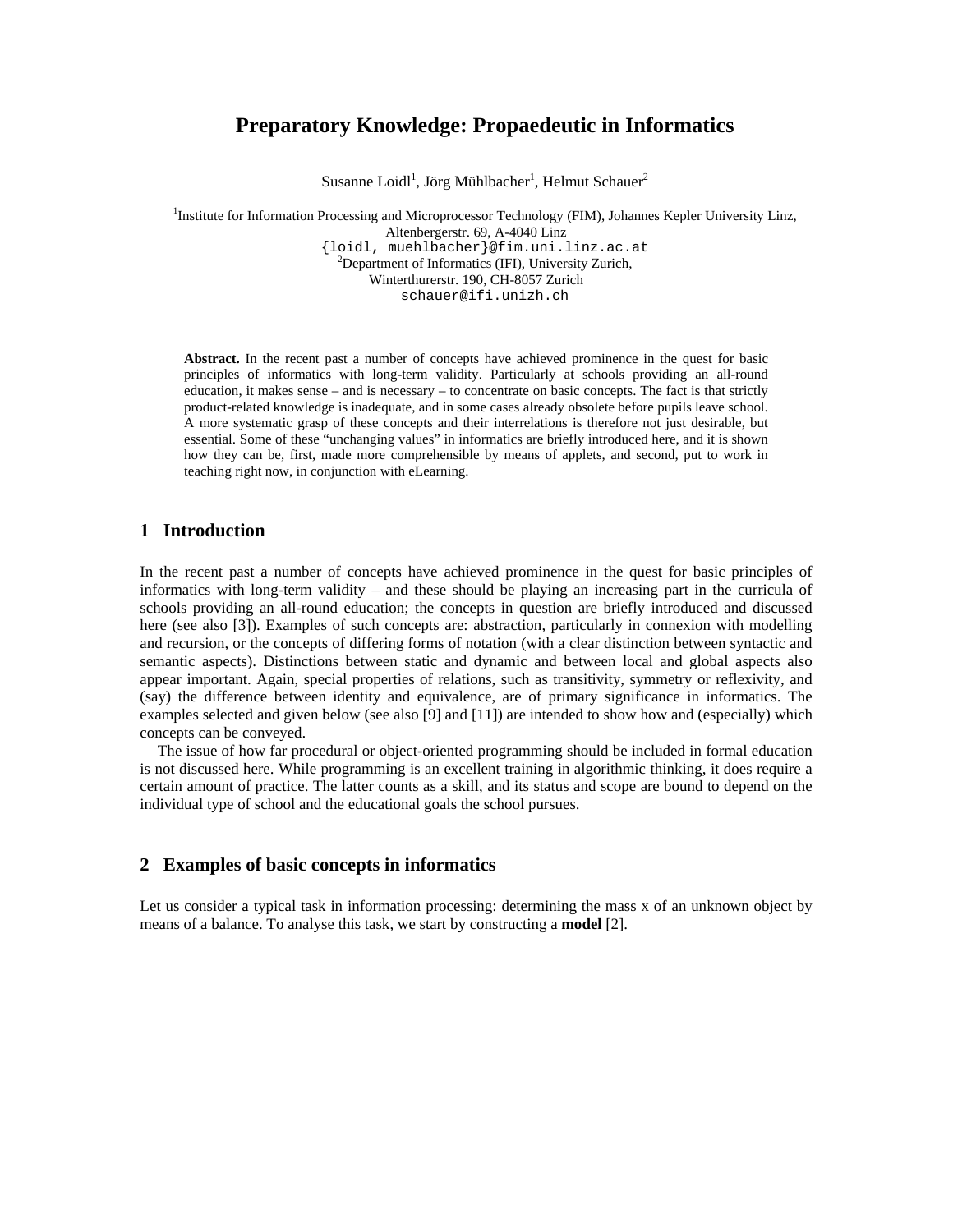

**Fig. 1.** Picture of a model of a mechanical balance, as an example of modelling

#### **2.1 Modelling, abstraction, states**

Modelling involves **abstraction**: certain aspects of the task are deemed to be relevant, and are taken into account in the model, while other aspects are treated as irrelevant and thus ignored. What is deemed to be relevant or irrelevant is of fundamental importance, and depends on the purpose of modelling. Here we ignore the size, shape and colour of the unknown object, for instance, and consider the balance only at rest, with three possible results of weighing: the mass of the object in the left-hand pan can be less than, equal to or greater than the sum of the masses of all the weights in the right-hand pan. This last point illustrates the distinction between **static** and **dynamic** aspects of modelling and the concept of a **state** which a system can be in. A system of this kind, that can be in various defined states and that switches from one to another as a result of defined **events**, is called an **automaton**. If every subsequent state is uniquely determined by the current state and the event in question, the **automaton** is **deterministic** and its behaviour can be forecast. Gambling machines are typically non-deterministic. If we consider placing a weight in a pan as an event, our model of a balance is then a deterministic automaton. If we permit the removal of weights previously placed, a change of state can be reversed. Changes of state can thus be **reversible** or **irreversible**. In the case of computer applications, any action that can be reversed by means of **undo** is an example of a reversible change of state.

A further important aspect is the **accuracy** of a weighing procedure. For instance, we can decide in favour of a discrete model with integer weights, with which the mass of the unknown object can be ascertained only as a whole number, while leaving it open whether the weights are specified in grams, kilograms or tonnes. With the distinction between **discretely** and **continuously** variable values we have another concept basic to informatics.

Another key aspect of modelling is deciding what is rigid about the model and what can be altered. For example, a given set of weights could be prescribed, or the choice of weights could be left open. Again, the balance beam could be supported at its midpoint in all cases, or the point of support could be shiftable, to permit a free choice of leverage. Which the **parameters** of a model are, and which quantities are treated as **constant** and which as **variable**, are thus also fundamental issues. Alan Perlis [8] put this very neatly 30 years ago in the remark "One man's constant is another man's variable".

One special aim in the balance example, going beyond modelling as a function of the level of abstraction selected, is a discussion about the purpose of the resulting model. For mathematicians the equation  $x^*a$  =  $g^*b$  suffices, where g is the weight used to determine x and a and b are the beam lengths. This presupposes that the aim is to model a mechanical balance, for a weighing device in which (say) the extension of a spring as a function of the weight applied is used to measure mass involves a different equation.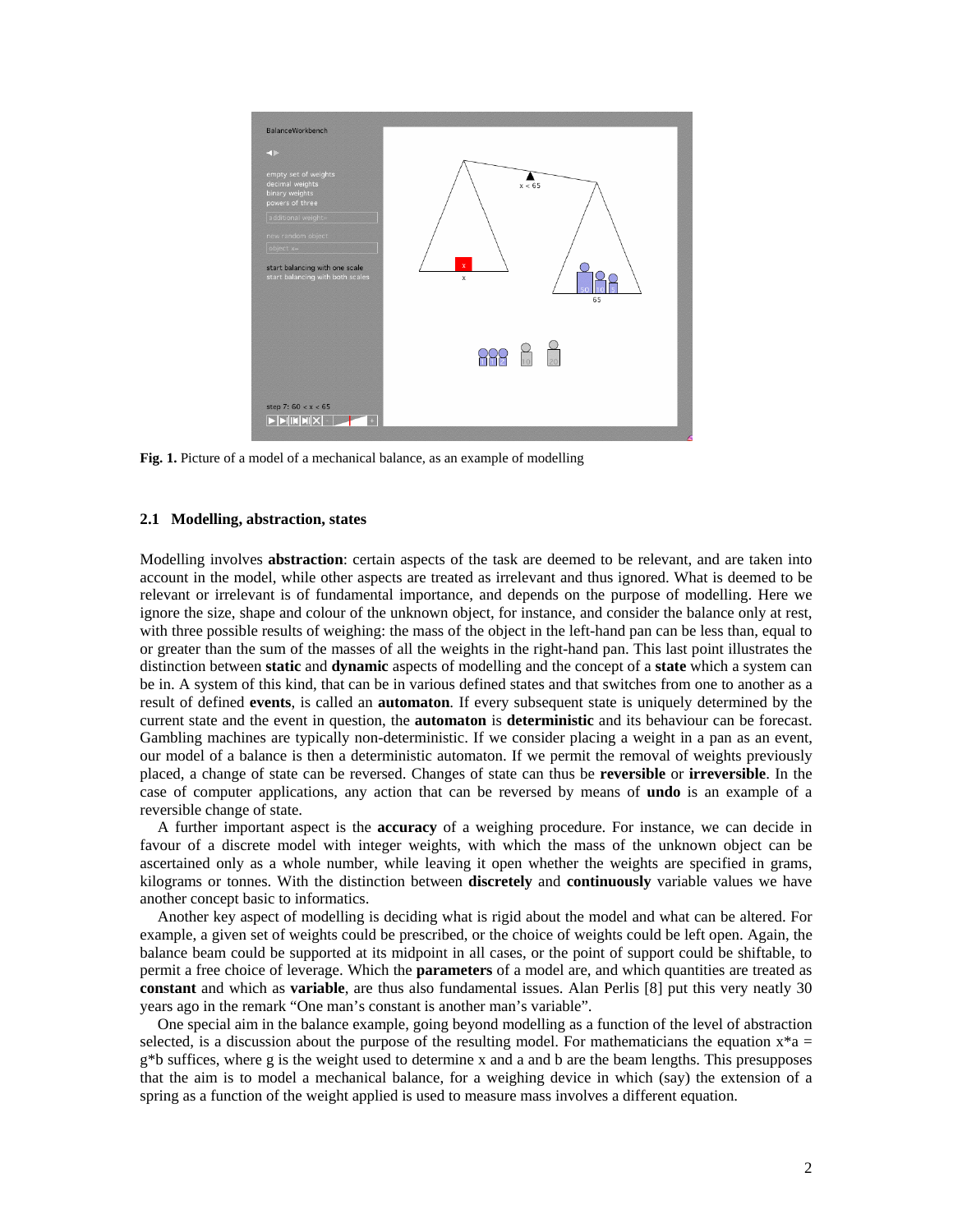Informatics specialists using integer weights (here their order of magnitude plays a part) need to take into account both the resulting "inaccuracy u" of the balance and the process of the balance coming to rest; in the model they will therefore start from an inequation  $|x^*a - g^*b| < u$ , or regard the equation as satisfied once the angle  $\alpha$  is less than an  $\epsilon$  adapted to the purpose of weighing. So a discussion of the balance example can well lead on in the classroom to a discussion of the difference between formal, mathematical modelling and the sort of modelling typical of the engineering sciences. Interpreting the findings obtained from a model will also need discussion.

The following key properties of models can thus be discussed:

- (1) Completeness (in terms of the purpose intended)
- (2) Freedom from contradictions (consistency)
- (3) Fidelity to the original and the associated interpretation of the data provided by the model

The metamodel for discussing modelling is shown in Fig 2.



**Fig. 2:** Metamodel of the modelling process

On top of this, for informatics specialists the weighing procedure leads directly to the concept of an algorithm.

#### **2.2 The concept of an algorithm**

No doubt about it, the concept of an algorithm is fundamental to training in informatics. As indicated initially, we shall not comment on programming in a programming language, although programming is naturally the special procedure for informatics specialists to formulate algorithms. At this point we are more concerned with the concept of an algorithm independently of the software context.

Let us consider the sequence of actions that are performed when an object is weighed by means of a balance or a model that mirrors its behaviour. For instance, we can place weights in the pan or remove them completely at random, until the balance is in equilibrium. Apart from the fact that this procedure takes time, it comes to an end only if the mass x of the object can be represented as the sum of a subset of the available weights. (If placing weights in both pans is permitted, the issue comes down to the difference between the sums of two disjunctive subsets.)

So let us search for a directed procedure that determines the mass x of the object in as small a number of weighing operations as possible. This leads us to the concept of an **algorithm**. If the individual steps are to be performed in a particular order, the algorithm is called **sequential**. Algorithms in which the individual steps can be performed in any order, or even simultaneously, are called **parallel**. For example, several weights can be placed or removed simultaneously, and thus parallel; on the other hand the individual weighing operations are performed sequentially. The distinction between sequential and parallel procedures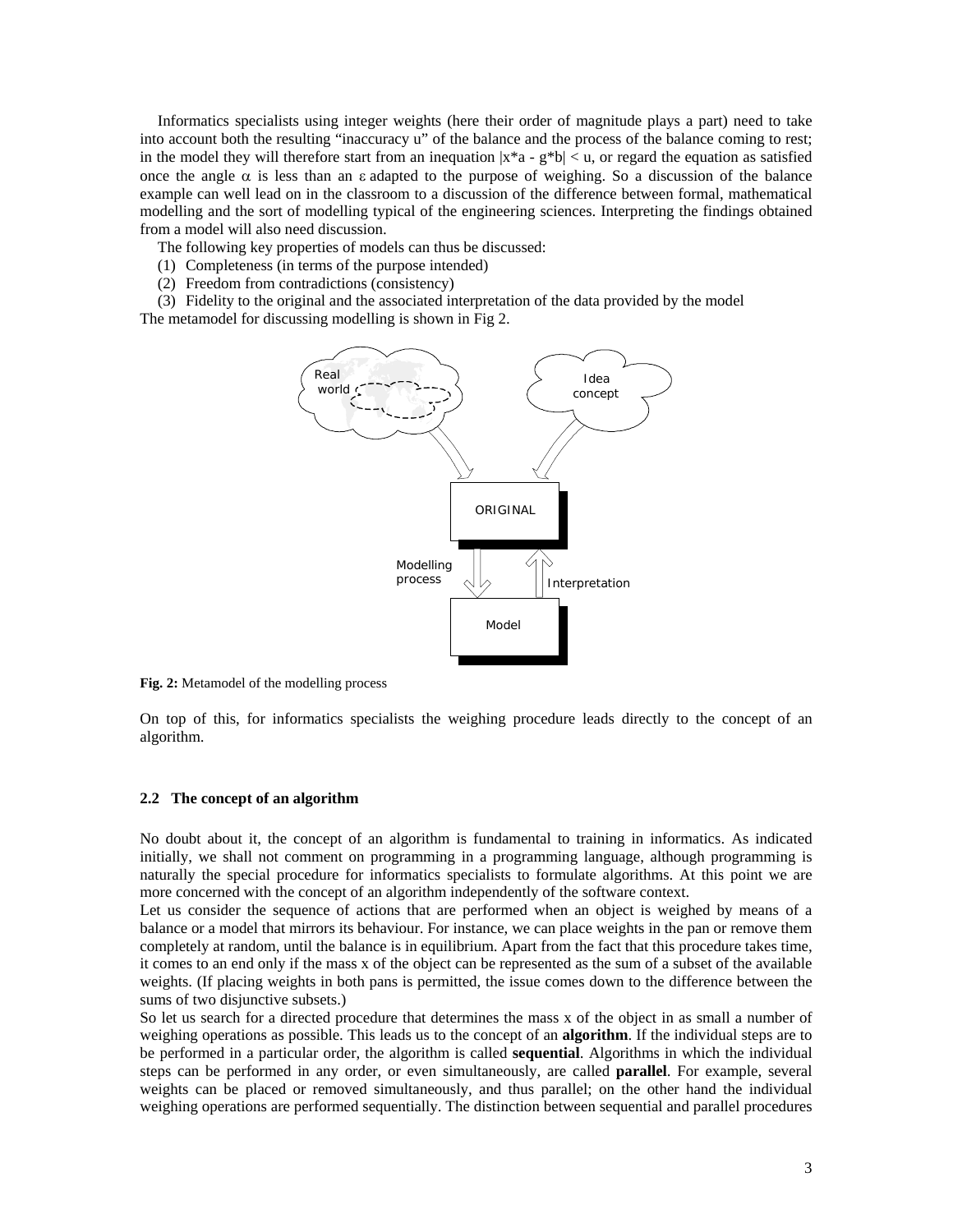is also of great importance in informatics – we need only think of data transfer via serial or parallel interfaces, say.

As formulated here, the examples given above belong to the class of **iterative** algorithms.

Going further, we come to the issue of **recursion**. Often a recursive approach yields a simple solution to a problem. "Recursive" means "with self-reference". Recursion occurs whenever something refers to itself. Traditional examples of recursion, such as n factorial:  $n! = n*(n-1)!$  with  $n>1$  and  $1! =1$ , or the Fibonacci series: Fib(n) = Fib(n-1)+ Fib(n-2) with Fib(1) = Fib(2) = 1, are to be found both in informatics teaching and in mathematics teaching.

However, we are more concerned with recursive thinking, the recursive description of observations and the use of recursion to solve problems. Here comprehensible, concrete tasks and examples adapted to the year/level in question must be found.

An initial, straightforward example of recursion from everyday life is a tree. Let us imagine a crosssection through a tree-trunk and examine the growth rings that have formed around the central pith. A tree one year old has one annual ring surrounding the pith. In the general case the cross-section of a tree-trunk consists of the outermost ring surrounding the cross-section as it was one year earlier. And this recursive perspective continues until the "abort criterion" is satisfied, when the pith is reached!

The following example does cause a certain surprise in class (in our experience), when one explains a succinct way of describing a queue of people waiting ahead of a cash desk in a supermarket: a queue Q of persons P is either empty (an empty queue) or consists of a person P followed by a queue Q. If one points out at the same time that one ca abstract from a "person P" to any object, and introduces a non-existent "empty" object in analogy to the empty set, one gets the pure concept of a queue!

By comparison, describing a queue iteratively takes much more doing.

It depends on the educational goals the school in question pursues, and on the year/level in question, whether one then decides to tackle the next step towards EBNF (Extended Backus Naur Form) by means of the following example, which is also excellent training in thinking: how do we describe how a train is put together?

To put it simply, a train consists of an engine E at the head, followed by at least one coach C.



**Fig 3:** Train headed by an engine followed by coaches

The recursive description focuses on "how is a train put together": a non-empty train consists of an engine E followed by a tail T made up of coaches C. We can thus write:

$$
train = ET
$$
  
T = C | CT

For practice one can then derive train = ECC, train = ECCC, train = ECCT etc. and recall the situation with the queue for comparison:  $Q = \varepsilon |P| PQ$ .

Another concrete example that points up the difference between iterative and recursive problem-solving is the following task: colouring a square, on the assumption that a procedure is already known for colouring a square with sides 1 pixel long.

The common-sense (?) approach is to mark the pixels line by line within the boundaries of the square with the colour desired, until all the lines in the square have been coloured in this way. Alternatively, one adopts a stochastic approach, selecting pixels within the square at random until every single pixel has been coloured.

The recursive approach is obvious:

- (1) If the square has sides 1 pixel long, one colours it using the defined procedure that's all.
- (2) Otherwise one divides the square into four squares of equal size and checks whether step (1) is now applicable; if not, one applies step (2) to each of these smaller squares.

An even simpler task is to draw a line from a to b on the screen. One divides the distance in half, and tries to draw each half on the analogy of the example above. The abort criterion for the resulting recursion is that the division yields only single-pixel distances, which can then be drawn.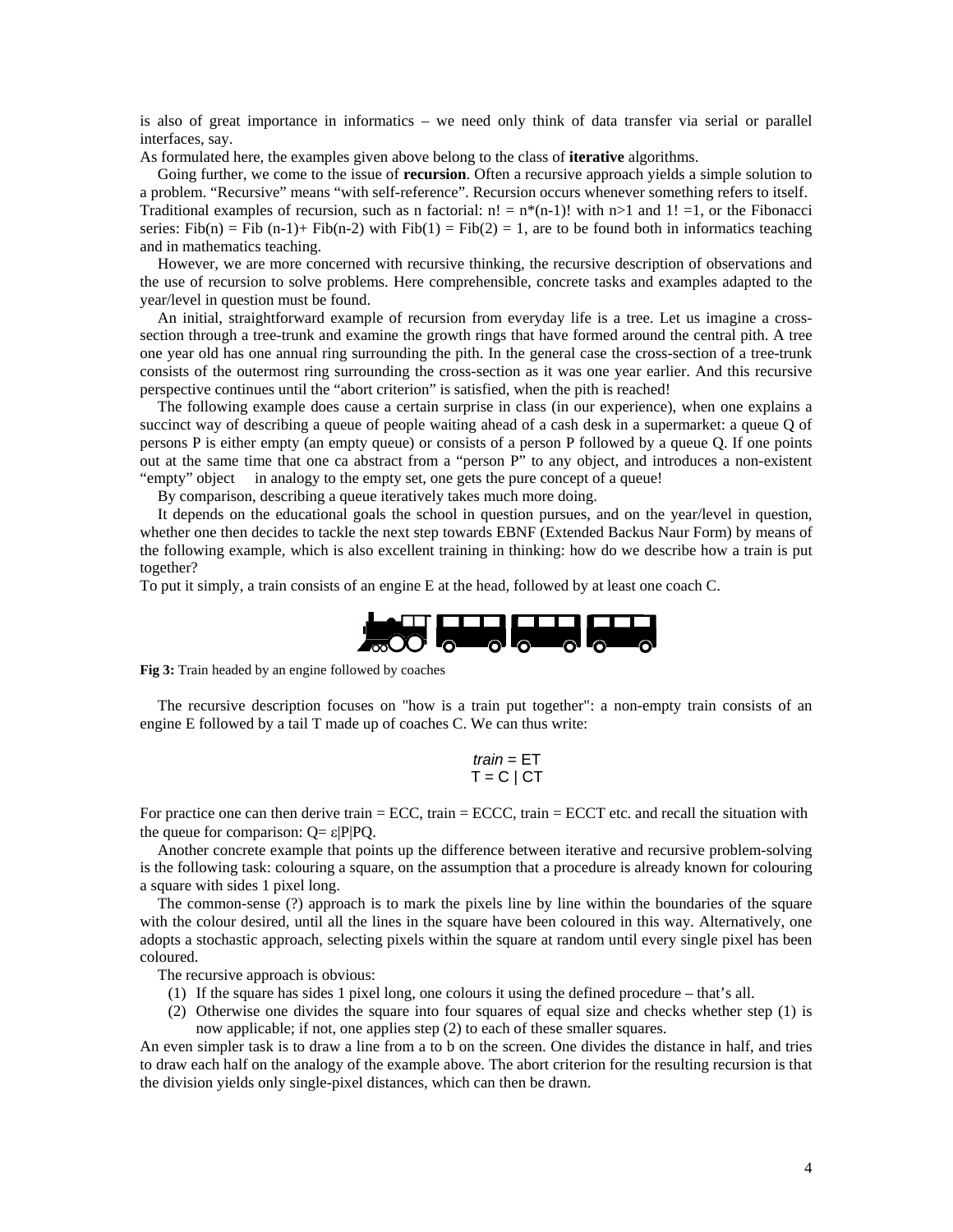### **2.3 Time complexity**

Back to the mechanical balance: let us try to estimate the effort involved in our weighing algorithm. With a purely trial-and-error approach the mean number of weighing operations is proportional to the number of all possible subsets of the weights. If the number of weights is n, the number of all subsets of these weights is equal to  $2<sup>n</sup>$ , so the mean effort increases exponentially with n. The reason for this unnecessarily great effort is that with a purely trial-and-error approach weights are selected for the next operation independently of the unsuccessful previous tries. No use is made of the information whether the object was lighter or heavier than the sum of the weights selected for these tries! Actually, the largest weight value tested that was lighter than x forms the lower limit, and the smallest weight value tested that was larger than x forms the upper limit, of an interval that the value x to be found must lie within. The strategy behind an optimized weighing algorithm can only be to halve this interval at each weighing operation, by comparing x with the arithmetical mean of the interval limits. If x is lighter than this mean, the latter becomes the new upper limit; if x is heavier than this mean, the latter becomes the new lower limit. x has been found when it equals the mean or the interval has been reduced to 1. Since each weight is placed only once, the effort (number of operations required) is in **linear** proportion to n. This optimized algorithm is thus much more efficient than trial and error. In connexion with the time needed to perform an algorithm one speaks of **time complexity**, a fundamental concept in informatics. Other key issues in connexion with the concept of an algorithm include the question of whether an algorithm holds, whether a problem is decidable, computable, etc. We return to these questions later.

## **2.4 Number systems, coding**

Since the number of weighing operations required is a function of the number n of weights, the question arises of whether the number of weights can be reduced without restricting the range of weight values that these can represent. With a conventional set of weights with the eight values 1, 1, 2, 5, 10, 10, 20, 50 for instance, all integer weight values within the interval 0 to 99 can be represented. This choice of weights is obviously inspired by the decimal number system. Interestingly, the sequence 1, 2, 5, 10, 20, etc. has the original property that for each pair of numbers in sequence the first value is the integer half of the second value (the sequence 1, 2 , 5, 10, 20,... corresponds to the values (rounded to integers) in the European Standard sequence E3, which assigns three logarithmically roughly equidistant values to each decade). The sequence of powers of 2 1, 2, 4, 8, 16, 32, 64, etc. also adheres to this principle; with the corresponding binary set of weights with the seven values 1, 2, 4, 8, 16, 32, 64 all integer weight values within the interval 0 to 127 can be represented. Although a binary set of weights of this kind is not a standard product, it is superior to the decimal set of weights.

The screenshot below shows the result of a weighing operation using a binary set of weights. The weights placed in the pan correspond exactly to the positions of the ones in the binary coding of x.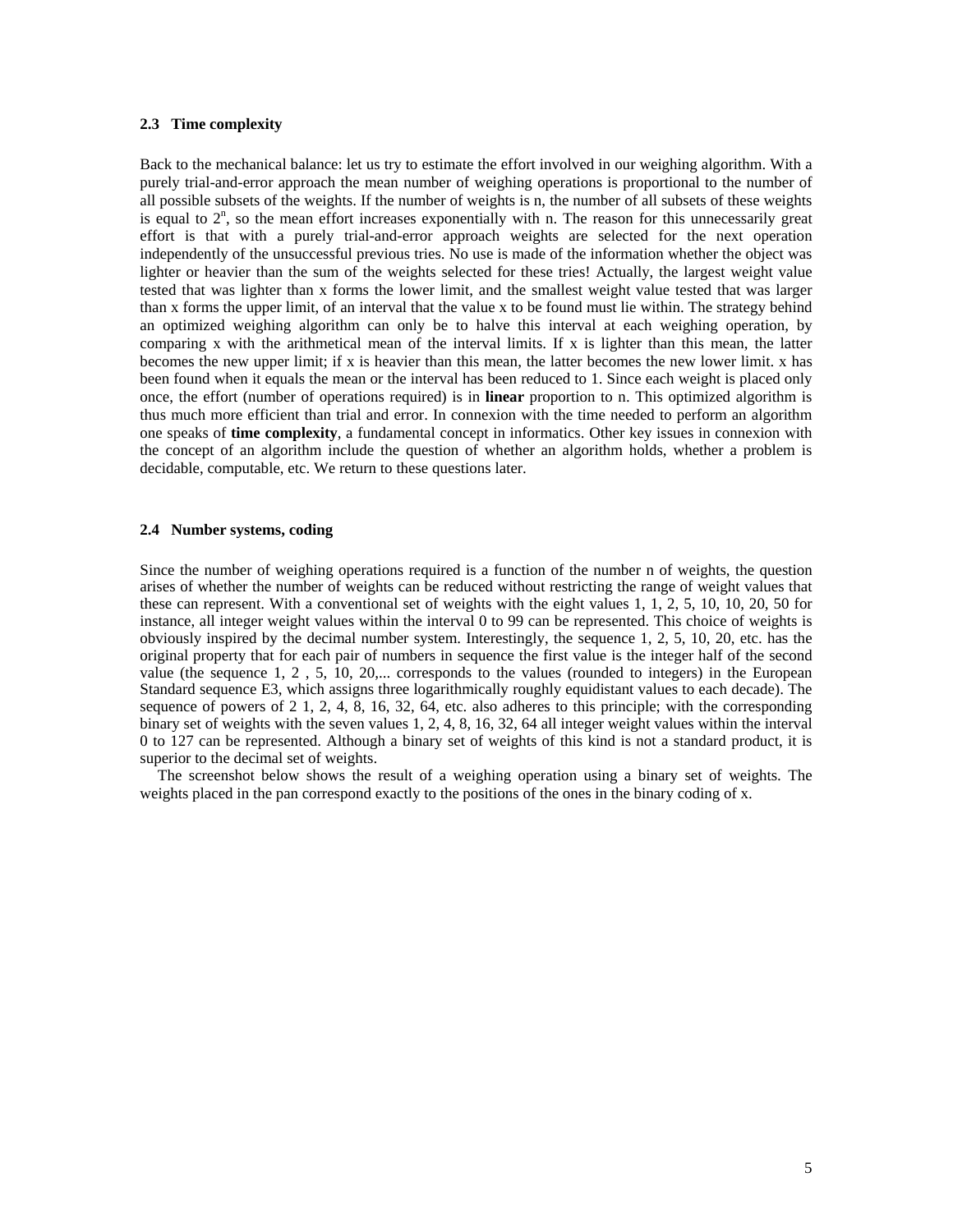

**Fig. 4.** Binary coding

#### **2.5 Decidability, computability, NP complete problems**

In connexion with questions such as whether an algorithm holds, i.e. whether we are dealing with a decidable, computable problem, a tractable problem etc., the favourite objection is that such questions are far too complex, go beyond schools' educational targets and should be reserved for the sphere of tertiary education. In this section we want to show that simple examples that can be formulated intuitively really exist and can be used to introduce these topics in informatics in secondary schools.

At the same time there must be a strict requirement that informatics should be taught only by people with a relevant qualification! We accordingly take it that the topics under discussion are already known, and concentrate on the issue of satisfactory didactic treatment.

We start by considering whether everything that occurs to one can be subjected to algorithmic treatment, and thus ultimately to programming.

The halting problem is a good example of a problem that is easy to grasp: can one define an algorithm that decides, for any algorithm whatever (!), whether it completes after a finite number of steps or not? Depending on what the pupils already know, this problem is fairly easy to describe verbally: imagine someone sitting at a PC, waiting some time for results and becoming increasingly worried about whether the program currently running just takes a considerable time or whether a bug has crept in and the best thing would be to abort the run. This leads to the wish for a test program that can decide in advance whether the program in question will ever complete and provide results. One can then point out that theoretical informatics delivers the conclusion (which pupils might not have expected) that tasks do exist that are not computable, i.e. not programmable, and that the halting problem is an example of such a task. At the same time the pupils are confronted with a good reason why informatics investigates its own basis in theoretical informatics.

At the next stage it can be assumed that from now on only computable problems will be examined in detail. Here there are very simple, instantly comprehensible tasks such as sorting a finite set of numbers etc. At the same time the requirement should be to perform such tasks in the most efficient way possible, i.e. to search for good algorithms – for the time being "good" can be defined as minimizing run time. To illustrate what counts as a good or a less good algorithm, let us take  $n = 7$  integers, order them graphically, first as a linear list and then as a binary search tree, and now ask how many comparisons are needed to find out whether an integer x is *not* among the 7 numbers selected; this provides a preliminary justification for the subject "Algorithms and data structures". If a link to mathematics is to be developed here and the pupils have the necessary basic knowledge, the binary search resulting from this example leads to logarithms to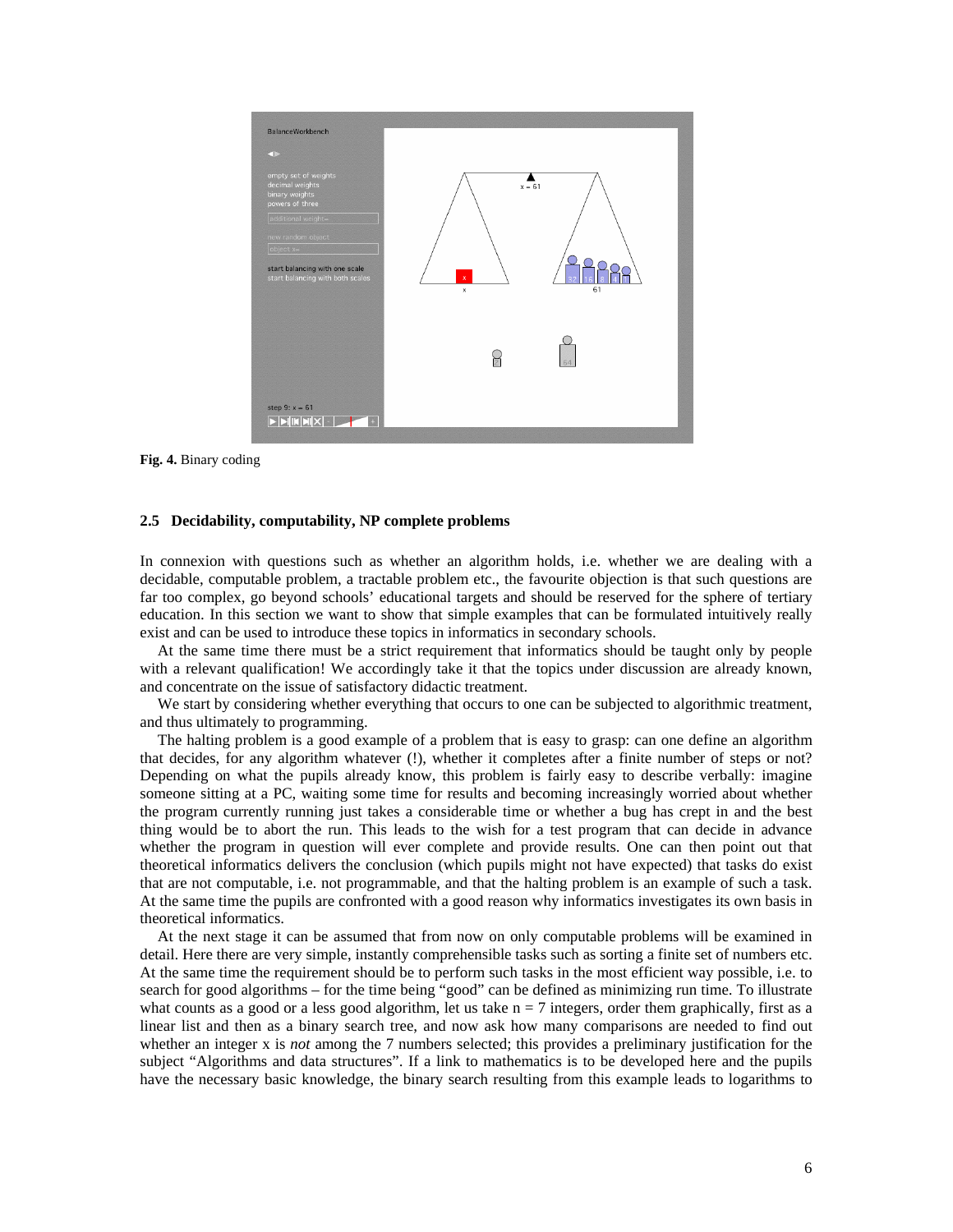the base 2,  $log_2 n$ . The next question is how the number of comparisons increases if one selects 2n rather than n numbers.

At the next stage a particularly impressive example is used to make it clear that time-consuming problems cannot be solved simply by technical progress – acquiring a faster computer. To illustrate this phenomenon, the puzzle problem discussed in detail below can be presented; it is easy to explain:

We consider a very small jigsaw puzzle, measuring 5 by 5 pieces. All the pieces are different, but should yield the picture intended, if they are put together correctly.

First of all one must ask the didactically central question whether the problem is soluble at all (computable), i.e. whether it can be solved with the 25 pieces given. If we recall that children can perform this task before they start going to school, there does not seem to be much of a problem. However, it is clear that a computer will need an algoríthm: before tackling the puzzle problem, we must find out whether it is computable! A simple brute-force algorithm supplies a positive answer:

(1) Number the pieces from 1 to 25.

(2) Arrange all pieces in a sequence. We thus obtain all n! sequences of the  $n (= 25)$  numbers.

(3) For each resulting sequence, check whether it solves the puzzle.

In the worst case it takes n! tries to find the correct sequence!

At this point, faithful to the principle of interdisciplinary teaching, we can introduce the concept of permutation, and use a few examples to derive the number n! of permutations of n numbers, or even repeat the definition  $n! = n(n-1)!$  (with a glance back to the topic of recursion).

If we can also rotate the pieces, as one usually can with puzzles, we get the following number of possibilities:

| placing:  | 5!  | $= 1.55*10^{2}25$ |
|-----------|-----|-------------------|
| rotating: | 425 | $= 1.13*10^{4}15$ |
| total:    |     | $1.75*10^{4}0$    |

If we assume that one can perform 1 million checks per second, the entire procedure would take  $1.75*10^{34}$  seconds ~  $5.5*10^{32}$  years.

If we omit the rotations – determining the number of possibilities could get us into didactic difficulties – and use a computer 1000 times as fast, we get the following figures:

Placing:  $25! = 1.55*10^25$  seconds, i.e.  $\sim 4.9*10^211$  years. That is still 15 times as long as the time that has elapsed since the original big bang! It is didactically effective to get the students to give an intuitive estimate of the time required first.

Two lessons emerge from this: acquiring a faster computer does not help at all, and we need to start hunting for a better (good) algorithm.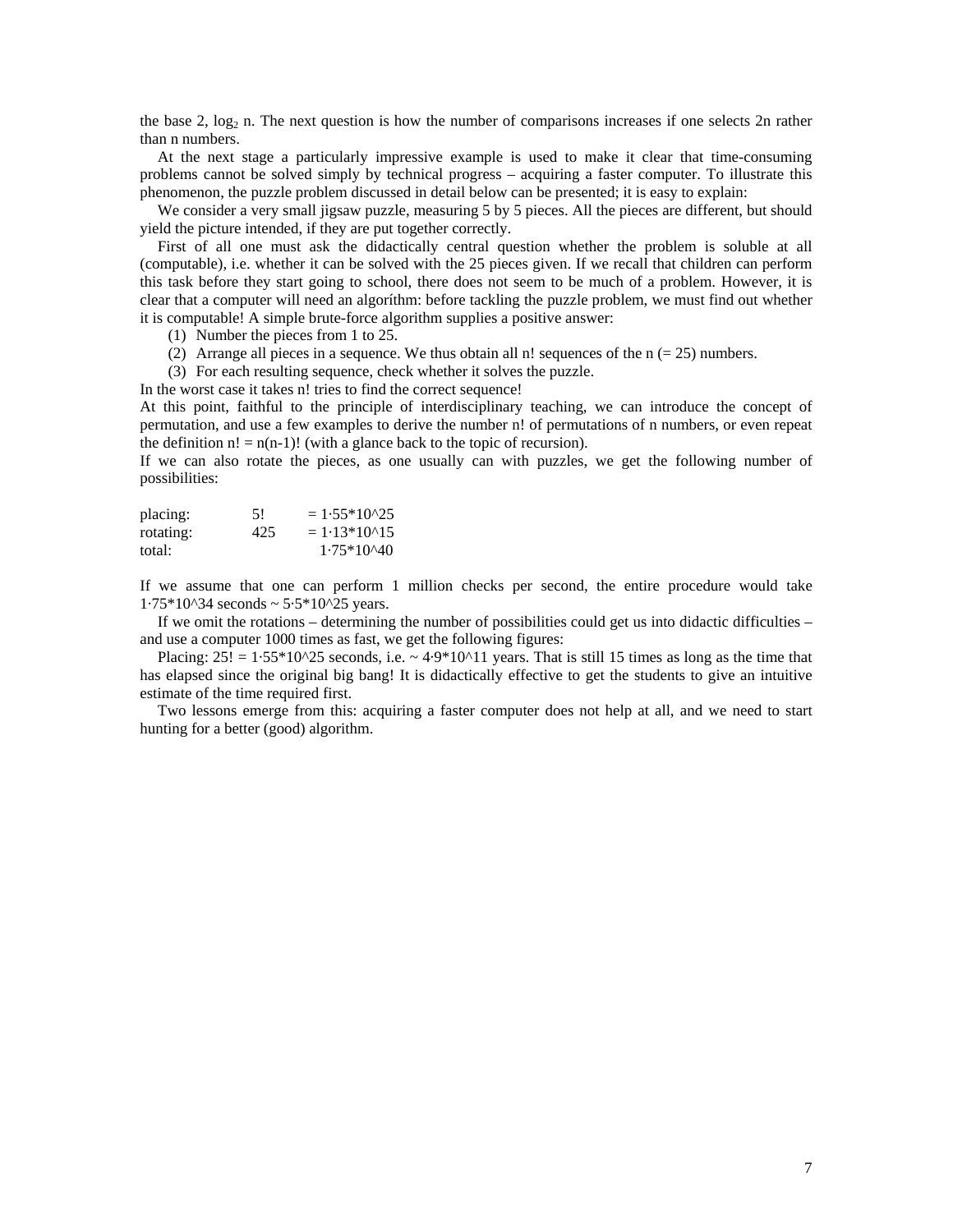

**Fig. 5**. Puzzle problem simplified with 2x2 pieces

At this point it is up to the teacher to convince the pupils that procedures for solving the puzzle problem within a realistic length of computing time are known, e.g. by using structural data about the edges of the individual pieces to get to a solution.

However, a discussion about this leads straight to the issue of NP complete problems, though we must be aware that this topic can be mentioned only verbally and in simplified form. But even at this level it is perfectly suitable for awakening pupils' curiosity, and thus getting them interested in the science of informatics.

The following selection of examples has worked well in practice: one starts with the Traveling-Salesman-Problem (visiting n towns without travelling to any of them more than once), which can be explained graphically without difficulty. It is also easy to show that this problem is computable: the approach is to list all permutations of the n towns and to check for each permutation whether it satisfies the criterion for a round trip. In secondary education one then has no choice but to point out that, interestingly enough, (1) for large n no method of solving the problem in a realistic length of time has yet been found, and (2) theoretical informatics provides the following remarkable statements: (a) there is reason to suspect that no algorithm exists to solve the problem, and (b) according to the state of science it will never be possible to prove that the suspicion voiced in (a) is correct.

The next step is to remind the pupils that, if their school has a large number of classes and teachers, the timetable they get at the beginning of the school year is unlikely to be definitive – instead, it will be a compromise (method of successive approximation), since the task to be performed is defined as follows: obviously no teacher can teach in two classes simultaneously, but he or she should a continuous succession of lessons with no gaps, and the sequence of subjects per schoolday should make sense for each class.

The remarkable thing is that the same suppositions apply in the case of this so-called timetable problem as with the Traveling-Salesman-Problem: if n (the number of teachers) and m (the number of classes) are very large, trial and error will not lead to a satisfactory result. Oddly enough, though, if a good (polynomial time-limited) solution were found, it would follow that a good solution in the same sense existed for the timetable problem, and it would make sense to go on hunting for one. The converse also applies: if a proof of statement (a) were found for the Traveling-Salesman-Problem, we would know that no solution existed for the timetable problem, either. The argument also applies in the other direction: if it can be proved that no tractable solution exists for the timetable problem, then none exists for the Traveling-Salesman-Problem.

The following selection of examples has worked extremely well in the classroom: one presents the timetable problem verbally only, and then goes on to the so-called clique problem as a further instance of an NP complete problem. It is very easy to illustrate this by drawing a graph [10] with 5 nodes and 8 edges (Fig 6), with no need for previous knowledge in mathematics. The task is: given a graph with n nodes, find the maximum complete subgraph with  $s < n-1$  nodes.

As with the Traveling-Salesman-Problem, there is an opportunity here to return to the concept of a model: here the nodes correspond to persons, and an edge is drawn if a special relationship exists between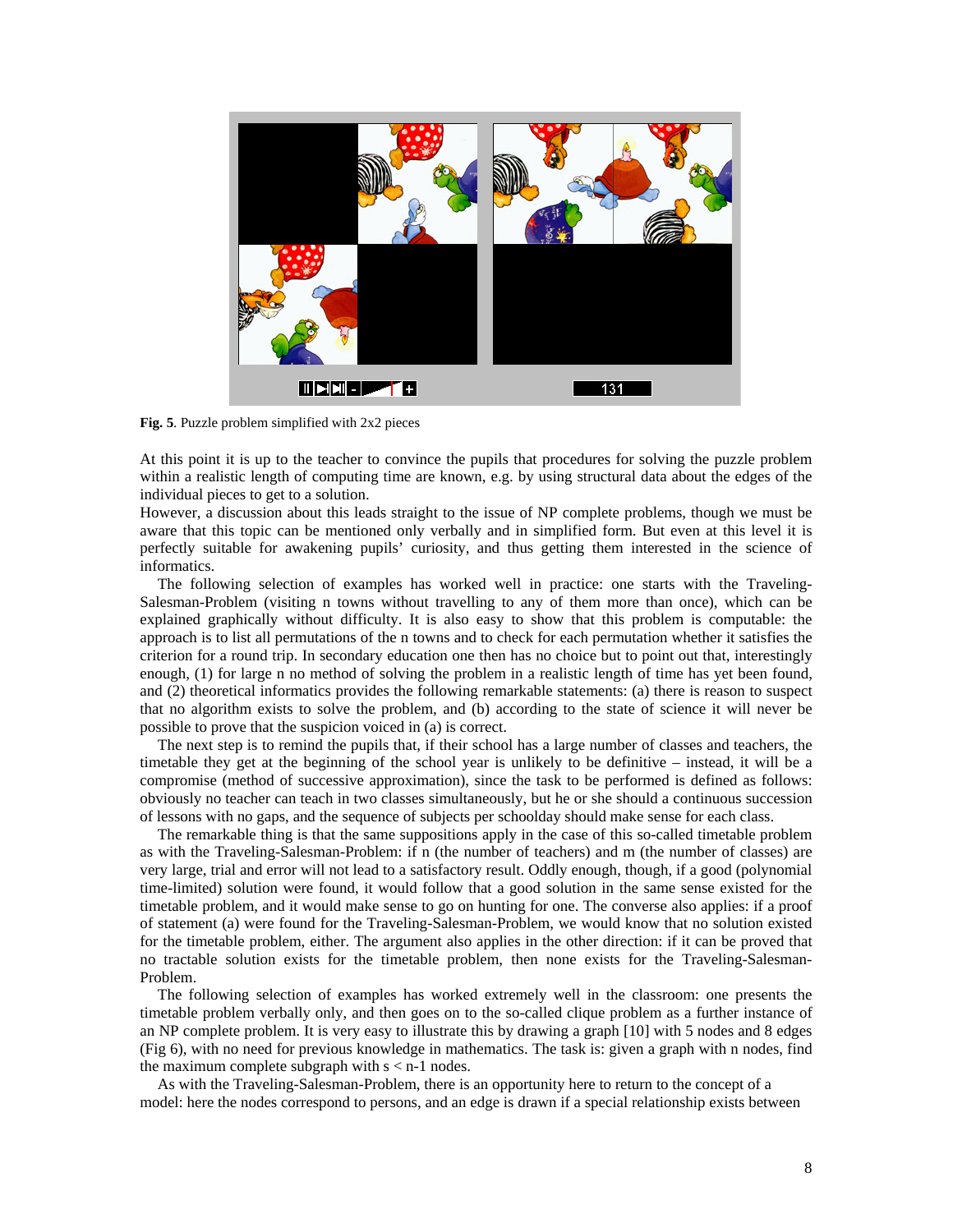two persons. A subset of nodes and edges is called a clique if an edge exists between every pair of nodes. The connexion with the colloquial notion of a clique is obvious. Here again, the same statements (1), (2a) and (2b) hold as above.



**Fig. 6.** Graph with 5 nodes and a clique of four defined by a, b, c, d

In our experience classwork is enhanced by a discussion of this issue, together with a reference to the fact that more than a thousand problems equivalent to the two presented here are known [1]. Here Informatics teachers are confronted with the same didactic problems as their colleagues in the natural sciences, who are obliged to draw attention in their teaching to any number of unresolved issues. In our view it is didactically worthwhile to point out the limits of a discipline without explaining the underlying formal basic principles.

rthwhile to point out the limits of a discipline without explaining the underlying formal basic principles.<br>As a special aid in connexion with this topic, a study guide has been added to the eLearning version of the preparatory course in informatics [9] – see section 3.2.

As regards, first, the exact definition of "tractable" by means of "big" O notation with a polynomial to describe run-time complexity and, second, the definition of "computable, but intractable", we advise against tackling this in secondary education. Even if familiarity with polynomials can be assumed, the definition of  $O(f(n))$  for time complexity is hard for pupils to grasp and should not be thrust upon them, unless special groups of high-flyers are involved. So we refrain from going into more detail here. The issues are presented in sufficient depth later, in the context of a degree course in informatics, and should be reserved for that stage.

#### **2. 6 Information, language, alphabet**

The **representation of information** by a code, and the distinction between the form of this representation and its significance, i.e. between **syntax** and **semantics**, are further basic concepts in informatics and imply the definition of information in contrast to **data** and **knowledge**. The concept of **language** is closely linked to syntax and semantics; this includes programming languages, since syntax is a set of rules for constructing words, plus the rule that only words constructed in this way belong to the language. Semantics defines the meaning of these **words** in a language.

Then again, language involves the concept of an **alphabet**, since a language consists of a set of words over the alphabet, while an alphabet is defined as a set of symbols drawn from a supply of signs.

While presenting the concept of the syntax of a language, one is bound to raise the issue of how to describe syntax. This leads us on to "metalanguage", and we recall that when we were discussing models we referred to a metamodel, as diagrammed in Fig. 2. And we also briefly referred, in our treatment of recursion, to EBNF, a concept of a metalanguage to describe syntax.

It seems clear, though, that while there are no didactic snags involved in presenting the concepts of an alphabet, a code and formal languages in secondary education, given their direct relevance to practical work (programming languages), one runs up against the limits of what is feasible in the case of metalanguages such as EBNF. If one decides to avoid programming languages altogether as instances of formal languages at this stage, possible alternatives are: the rules for writing syntactically correct mathematical formulae, the notation used in chemistry, or musical notation. The latter is particularly suitable, inasmuch as it includes semantic annotations (volume: piano, forte; tempo: presto, etc.)!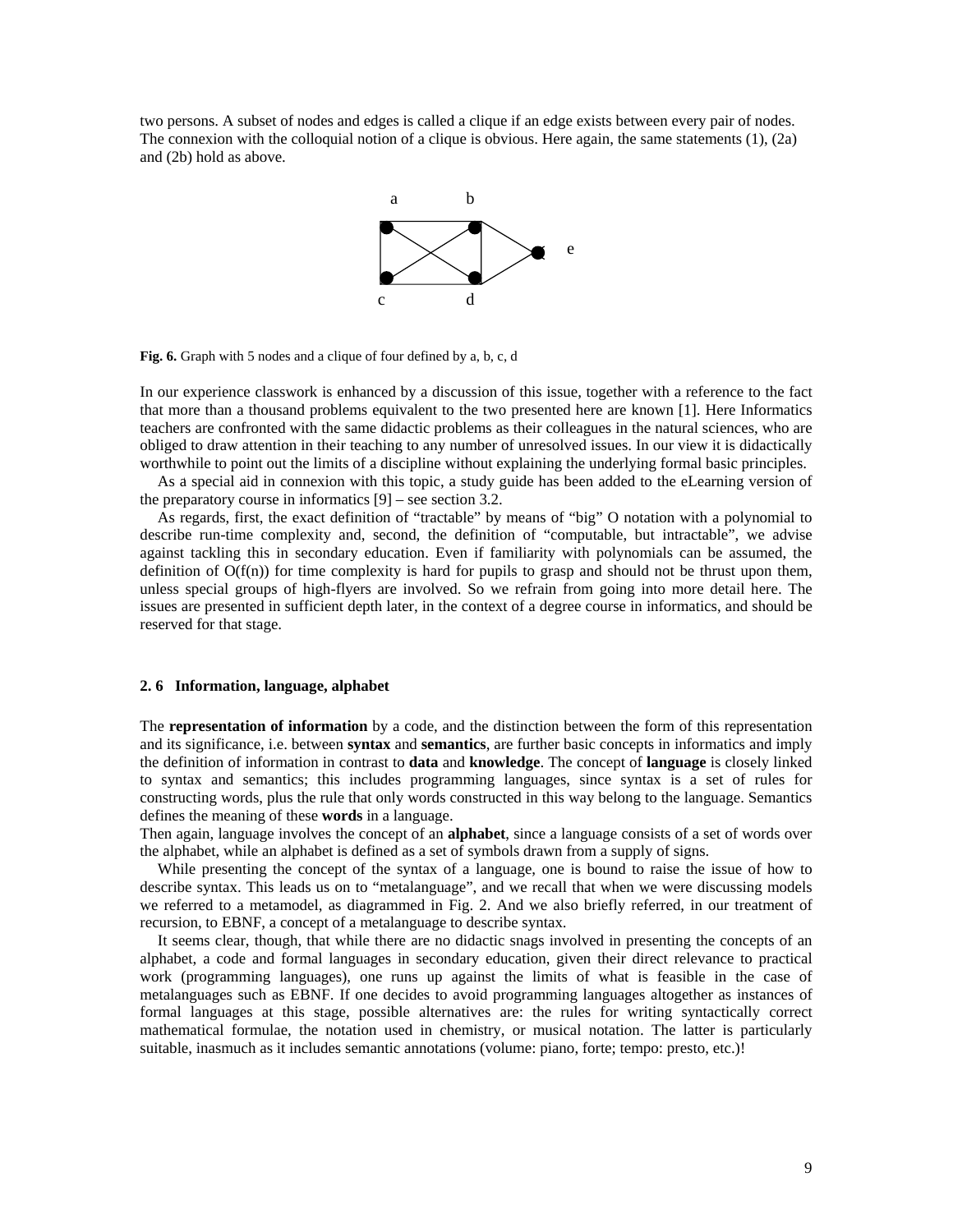#### **2. 7 Relations**

Of course a **classification** of data with respect to their properties, their **structure** and their **relations** belongs to the concepts of long-term validity with which properties such as **symmetry** or **equivalence**, and thus **equivalence classes**, can be explained.

The list of concepts given here is purely exemplary and anything but exhaustive; it is meant to encourage further discussion. However, our aim is to show that in the context of all-round education informatics teaching must be concerned not with technological artefacts, but with concepts of long-term validity, and can at the same time be organized to link up with other subjects (here with mathematics); this also applies in reverse.

## **3 Ways of putting the new media to work**

From the various figures it is already clear to what extent the new media and eLearning can help to represent these "unchanging values" in informatics more effectively. At FIM and also at IFI eLearning has been an important issue for years now; at FIM the first steps in this direction were taken 20 years ago, when CBT (Computer-Based Training) courses (concerned with programming, operating systems etc.) were developed and offered as an enhancement of traditional teaching.

From the technical point of view the state of the art provides far more possibilities now than in those days. And in the meantime the considerable doubts that used to be expressed about the concepts of computerassisted teaching have made way for a more open-minded assessment.

### **3.1 What has been developed**

From the focus on eLearning several tools have taken shape; these have been in use in teaching for some years now. In particular, FIM have developed the WeLearn.Framework, which is constantly being enlarged in scope; it currently comprises the following components:

- •WeLearn.System: An open, easy-to-use eLearning platform of universal applicability. WeLearn is webbased and on the client side just a web-browser is necessary to use it.
- •WeLearn.DidacticalTemplates: Didactic models for use at universities, in schools and in adult education.
- •WeLearn.Tools: Various tools, such as an Offline Converter, which automatically creates offline presentations of online courses for distribution on CDs and DVDs.
- •WeLearn.Courses: Electronic learning and teaching material (in particular to implement our ideas about introducing students to informatics) to enhance teaching in the final years of secondray education.

Here we draw attention to [5],[7] and [9]. One study has investigated how well the learning material and the learning environment provided were accepted [6].

#### **3.2 "Propaedeutic in Informatics"**

A key element in realizing our ideas about introducing informatics consists of specially prepared teaching and learning material available to students both via the WeLearn platform and on CD. "Propaedeutic in Informatics" is an introductory course for informatics students held by FIM at the Johannes Kepler University Linz. It regularly takes place in the winter semester; and involves blended learning [4] as a didactic model: here lectures and phases of self-organized study alternate. In the summer semester the subject matter is treated again, for the benefit of working students, other latecomers and interested pupils in the final years of secondary education (see below); in this case, though, the course consists of a kick-off meeting followed exclusively by distance learning.

This preparatory course is provided not only at the JKU Linz, but also – incorporated in a different setting – at the University of Zurich, where students of business informatics are familiarized with the topics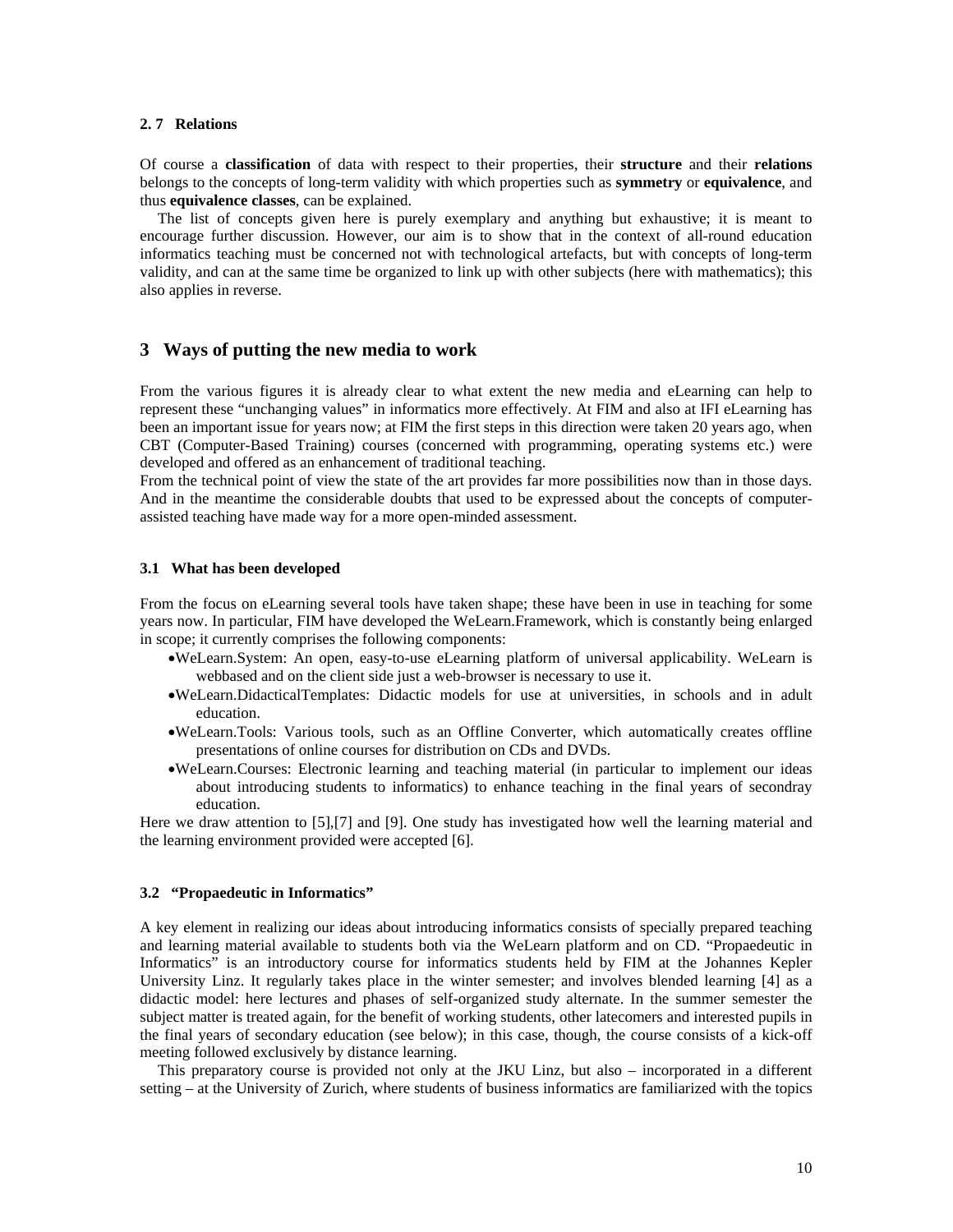discussed here, using the same electronic teaching material. Parts of this material have also been successfully incorporated into an academically oriented course at the FH Vorarlberg.

The electronic material currently available comprises:

- A study guide: guidance for self-organized study and an explanation of parts of the subject matter, presented in the form of a dialogue between youngsters, and aimed particularly at pupils in the final years of secondary education
- The entire study material in the form of illustrated, partly interactive HTML pages
- The study material in full as text, also available as printed lecture notes
- The full set of transparencies for individual lectures, aimed at first-semester informatics students in the winter semester
- Self-assessment: exercises and a sample examination paper, to enable students to check how far they have got and which parts of the subject matter they need to go over in more depth
- Study applets, on the basis of which students can carry out experiments and simulations and thus penetrate the subject matter. The applets discussed in chapter 2 are included here.

As regards teaching in secondary education, the following should be borne in mind:

Parallel to the above forms, the electronic material is also issued to secondary schools, where it can be used for teaching informatics/in preparation for Informatics A level (see below). Secondary-school teachers with a teaching qualification in informatics use the eLearning material (available on CD) in class, or have installed their own WeLearn server (for which no licence is required at Austrian schools), via which they not only make the study material available but also help their pupils with queries, by means of newsgroups. Attention should be drawn to the following rule at the JKU Linz: Students commencing a degree course in informatics at the JKU after passing Informatics A level need not attend the preparatory course in informatics, provided that the subject matter for A level roughly corresponds to the scope of the basic principles presented in this paper.

## **4 Conclusion and outlook**

People often say we live in a particularly fast-moving age – and this is especially true of the still young discipline of informatics. If we date the breakthrough in informatics to the 1960's, its history goes back less than 50 years, compared with a few thousand years in the case of mathematics, say. On the other hand informatics has developed extremely rapidly; particularly in the software field, the number of products available goes up by leaps and bounds, while their half-life diminishes dramatically. It thus seems logical and necessary to concentrate on the basic concepts (as exemplified here), particularly in the field of secondary education. The fact is that purely product-related knowledge and skills in the narrow sense are inadequate, and in some cases already obsolete before pupils leave school. A more systematic grasp of these concepts and their interrelations is therefore not just desirable, but essential.

### **Literature**

1. Garey M.R., Johnson.D.S.: Computers and Intractability: A guide to the Theory of NP-Completeness, W.H. Freeman, San Francisco, 1979

2. Hubwieser P.: Modellierung in der Schulinformatik. LOG IN 19, Heft 1. S.24-29, 1999

3. Informatik als Grundbildung; Informatik Spektrum, Band 27, Heft 2-4, 2004

4. Loidl, S.: The Beautiful but challenging World of Elearning. In Auer, M. E. and Auer, U., editors, International Conference on Interactive Computer Aided Learning, The Future of Learning, Villach Austria, Kassel university press 2004, ISBN 3-89958-089-3

5. Loidl, S., Sonntag, M.: Using metadata in creating offline views of e-learning content; in: Auer, M., Auer, U. (Ed.): ICL; Learning Objects and Reusability of Content, Kassel university press 2003

6. Mühlbacher, J., Mühlbacher, S.C., Loidl, S.: Learning Arrangements and Settings for Distance Teaching/Coaching/Learning: Best Practice Report. In Hofer, C., Chroust, G. (Ed.) IDIMT – 2002

7. Paramythis, A., Loidl, S.: Adaptive Learning Environments and e-Learning Standards; in: Roy Williams (Eds.): Proceedings of the 2nd European Conference on e-Learning, Glasgow, 2003

8. Perlis, A.J.: Epigrams on programming. SIGPLAN Notices, 17 (9),1982

9.Propädeutikum aus Informatik, http://welearn.fim.uni-linz.ac.at, 2004